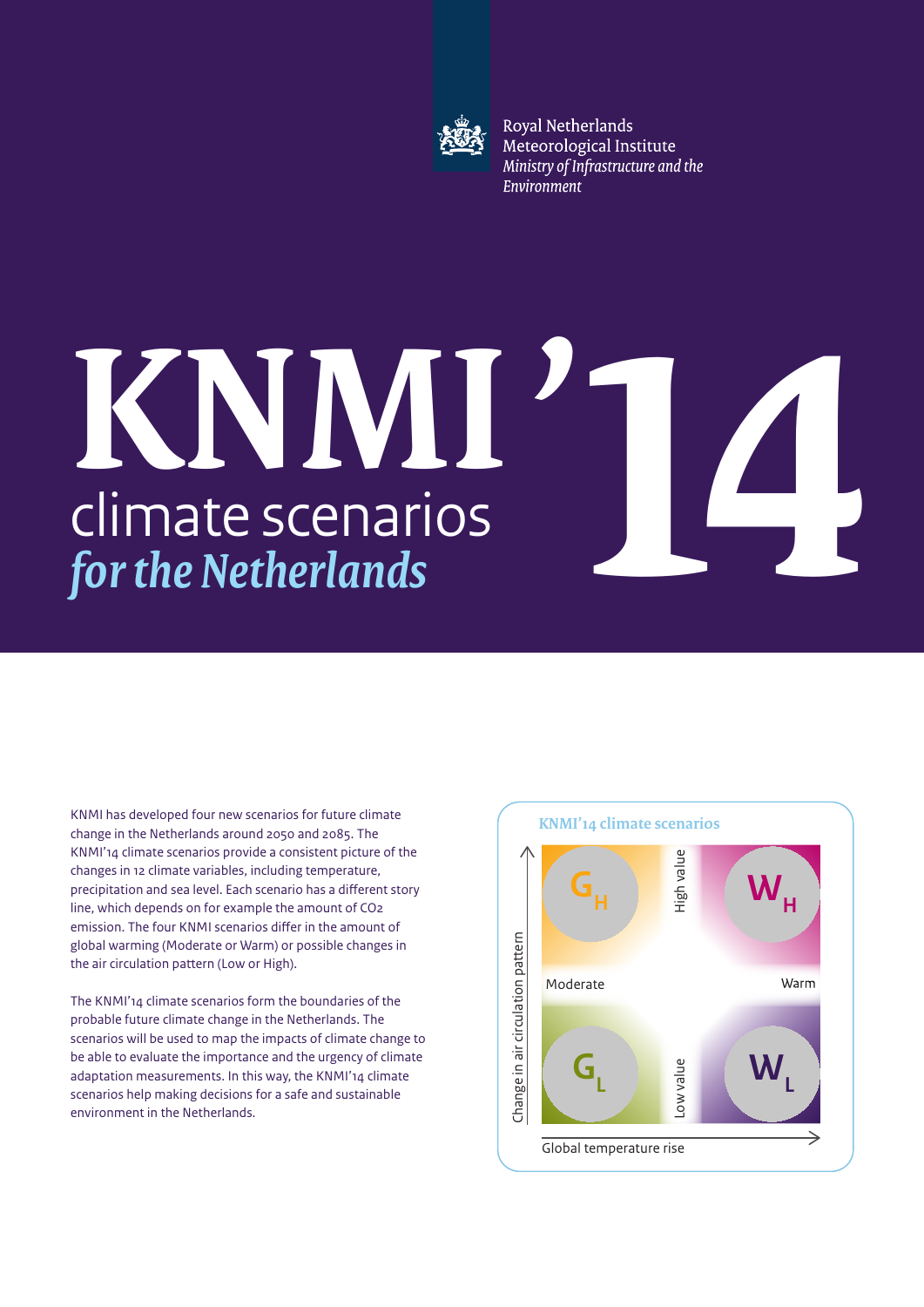## *KNMI'14 climate scenarios for the Netherlands*

## *How does our climate change and what are the impacts?*

The temperature in the Netherlands will continue to rise. Most in winter, least in spring. The number of cold winter days decreases. The number of warm summer days increases, as does the likelihood of heat waves. Temperature differences between the coast and inland will increase in summer and reduce in winter.

In general precipitation will increase further. The likelihood of extreme rain showers with thunderstorms and hail will increase. However, two scenarios  $(G<sub>u</sub>$  and W<sub>u</sub>) indicate a decrease of the mean precipitation in summer.



The rate of sea level change will increase and greatly depends on global temperature rise. The rise will be up to 40 centimeters by 2050 relative to 1981-2010. By 2085 the sea level at the Dutch coast will be up to 80 centimeters higher. After 2100 the sea level will continue to rise.



Changes in wind speed are small. The number of days with southerly to westerly wind directions in summer will decrease in all scenarios, but most in the two scenarios with more change in the air circulation pattern. These  $G_H$  and  $W_H$  scenarios also show more westerly winds in winter.



Solar radiation has slightly increased during the last decades, partly due to the reduction in air pollution. Also, clouds seem to have become more transparent, causing an increase of solar radiation under cloudy conditions. In the  $G_u$  and  $W_u$  scenarios a small decrease in cloudiness occurs in future summers due to more easterly winds.



The number of days with fog will diminish and visibility will further improve. This is almost entirely due to the reduction in air pollution. The positive trend in visibility will not be as strong as in the last 30 years. There are considerable regional differences within the Netherlands: less fog occurs along the coast than inland.

The process of sea level rise is relatively slow. The number of storm surges will show little change, but rising sea level requires continued monitoring and coastal protection measures.

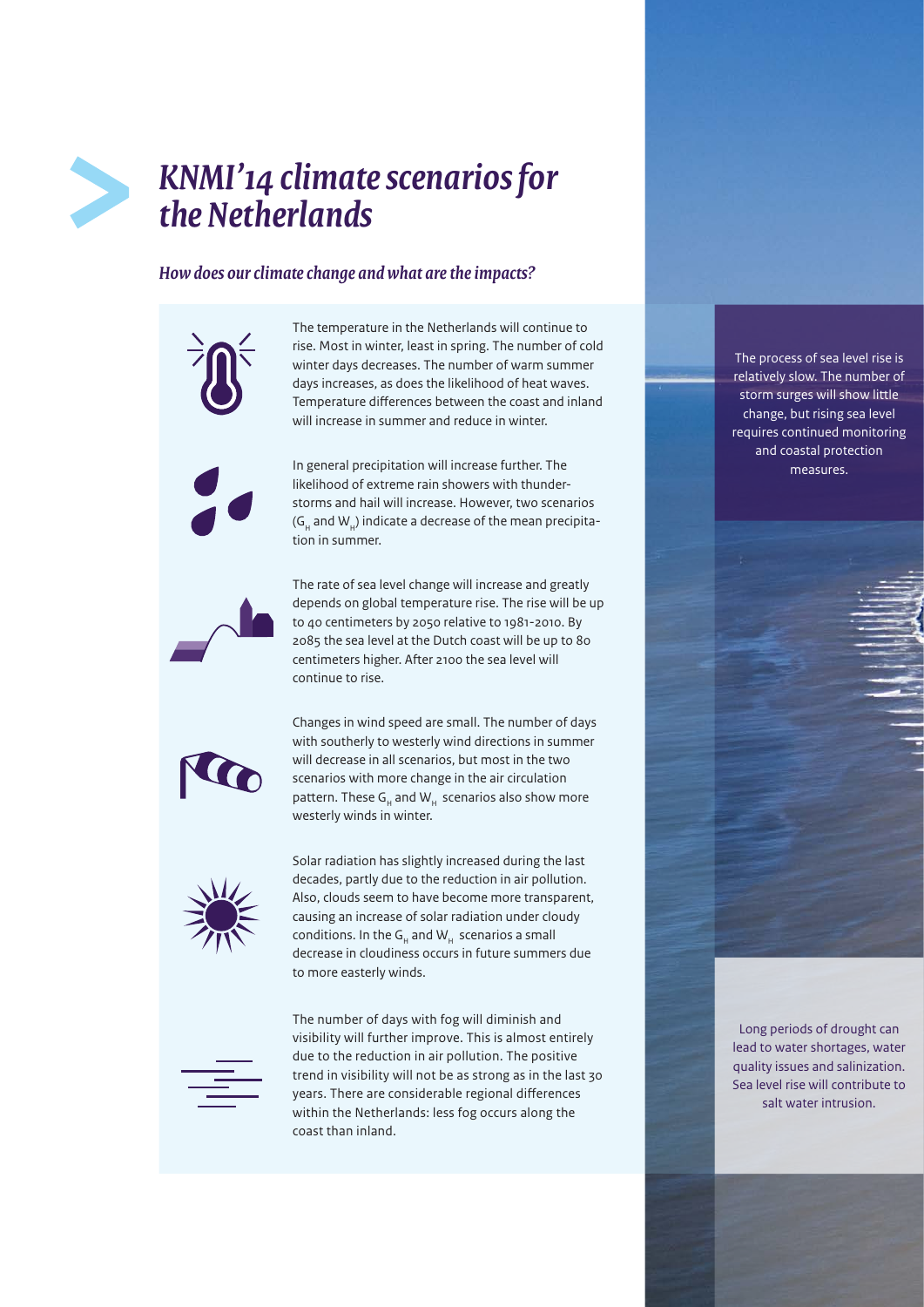Increased winter rainfall will increase peak discharge and flooding risk of the Rhine, Meuse and smaller rivers.

Risks are greatest for ecosystems that depend on precipitation, e.g. heathlands, dry grasslands, rain-fed moorland pools and raised bogs. Risk on natural fires increases.

The number of attractive recreation days increases further.

> Energy demand for heating buildings will decrease, but will increase for air conditioning. The supply of cooling water for electricity production will reduce.

Temperature rise will lead to reduced mortality during winter, but increased mortality in summer. During hot summers air quality will deteriorate. Further increase in the number of 'allergy days' due to extension of the growing and flowering season.

Less likely slippery roads due to less cold winters. Increase of heavy showers can cause more traffic disruptions. Heat waves increase the likelihood of damage to roads by rutting.

> Potential crop yields will increase with a longer growing season and higher CO2 concentrations. The increased likelihood of extreme showers and long periods of drought could threaten harvests.